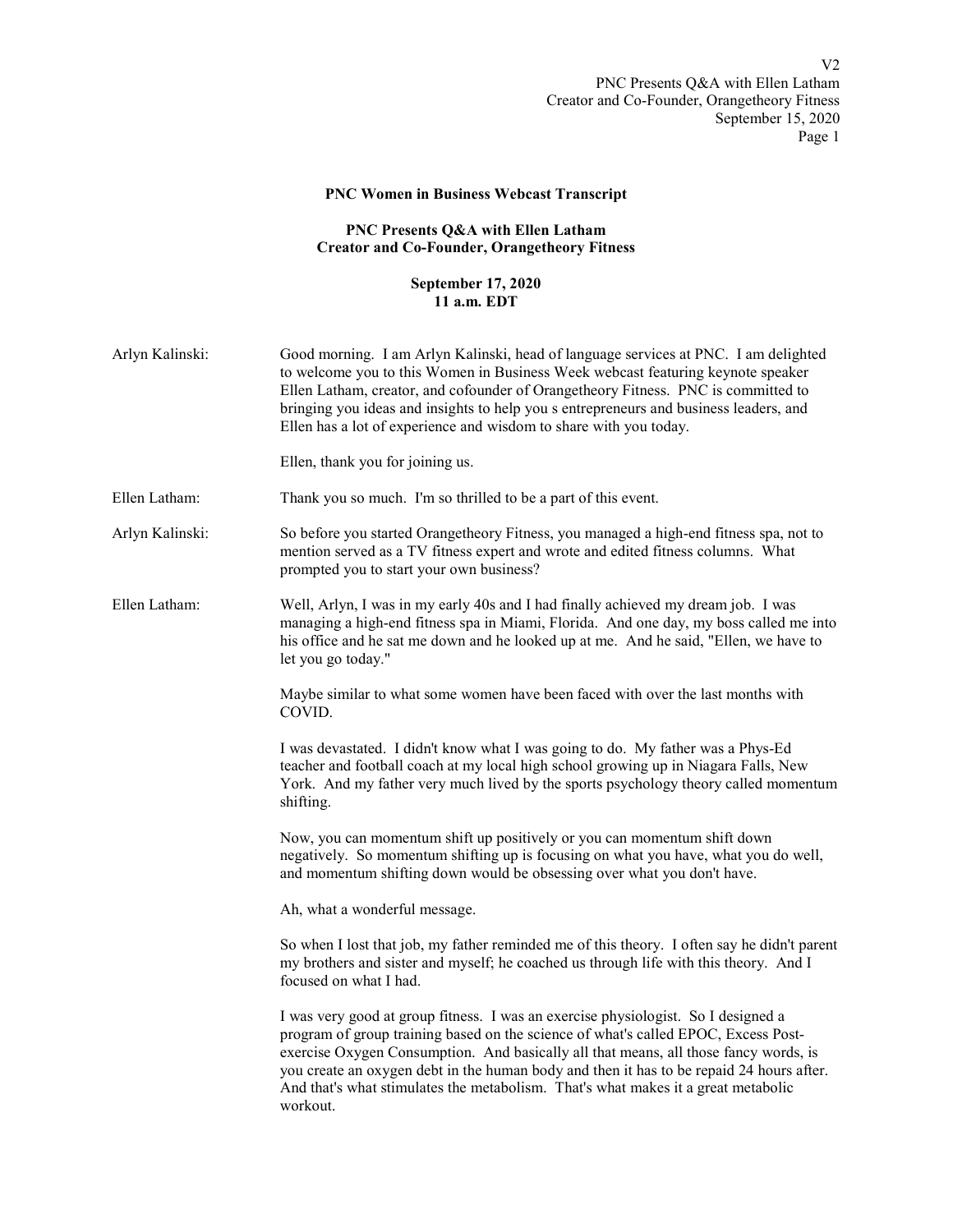|                 | So this momentum shift-up theory was profound for me at that time, a very scary time, a<br>time that I didn't know what the future would hold. I often jokingly say that it was kind<br>of my GPS to keep me on-track, to keep me on a good track during the storm.                                                                                                                                                                                                                                                                                  |
|-----------------|------------------------------------------------------------------------------------------------------------------------------------------------------------------------------------------------------------------------------------------------------------------------------------------------------------------------------------------------------------------------------------------------------------------------------------------------------------------------------------------------------------------------------------------------------|
| Arlyn Kalinski: | Ellen, how would you apply momentum shifting to now, a time when people may feel<br>lost or challenged by what's happening in the world?                                                                                                                                                                                                                                                                                                                                                                                                             |
| Ellen Latham:   | Yeah. Excellent question. It's of the utmost importance that we are all in a momentum-<br>shifting-up mindset. And again, momentum shifting up is focusing on what you have,<br>not what you don't have. So when you're sitting in your day, and you're listening to the<br>news and you're hearing all this bad news, and there's a lot of things going on right now<br>in the world that aren't real positive, it's of essence that you get this up here, right.                                                                                   |
|                 | Because you see, when you change your thoughts, you change your perspective on<br>things. So it's the utmost importance, or else you're struggling day-to-day.                                                                                                                                                                                                                                                                                                                                                                                       |
|                 | And you hear this with people and they're struggling to move forward, and I hear this<br>with people. So I just really encourage all to take a second, think about how you're<br>thinking, and understand that you control the remote up there and you can change the<br>channel and shift it to a momentum-shift mindset.                                                                                                                                                                                                                           |
| Arlyn Kalinski: | Thank you for that. Ellen, you -- you mentioned your father was one mentor. Can you<br>talk about the role of mentors in your life and why you think mentorship is so important?                                                                                                                                                                                                                                                                                                                                                                     |
| Ellen Latham:   | It's absolutely important, mentorship. And yes, he was my first mentor. I started<br>working in the lifestyle fitness world, and I ended up having some wonderful mentors.                                                                                                                                                                                                                                                                                                                                                                           |
|                 | Listen. I'm a physiologist. I know the fitness industry. The business was new to me so<br>thank you, Mike and Tim, who are great business mentors toward me, with me, during<br>those periods that I worked in those sectors. And what I found makes up a great mentor,<br>is someone who supports yet challenges.                                                                                                                                                                                                                                   |
|                 | I wanted to really be creative in the fitness industry, and why I think I did so well at that<br>time under those mentors is because they allowed me to spread my wings. They allowed<br>me to get out there and try things. And they were there. There was a great trust<br>relationship. You want that with someone who's mentoring you. They believed in me. I<br>felt that from them. And they built self-confidence. What I find as I'm mentoring<br>women these days, is that their self-confidence isn't quite there as they'd like it to be. |
|                 | So I try to help them and build that self confidence. How do I do it? By really<br>recognizing and bringing to their attention small accomplishments. Because you see,<br>these small accomplishments build to the big win, which I have found to be the case with<br>Orange Dairy Fitness and building those small accomplishments.                                                                                                                                                                                                                 |
|                 | Now, a good mentor, I believe, is very honest, very direct, does not give you false<br>promises. That's not going to be someone who is going to allow you to really move<br>forward. It's going to be someone who's going to be a real honest, help you perhaps set<br>priorities and timelines and really create that kind of energy between the two.                                                                                                                                                                                               |
|                 | So I was very lucky and feel very fortunate that I did have those mentors. I try to use<br>those lessons as I am trying to create great mentorship with individuals, women who I<br>work with today.                                                                                                                                                                                                                                                                                                                                                 |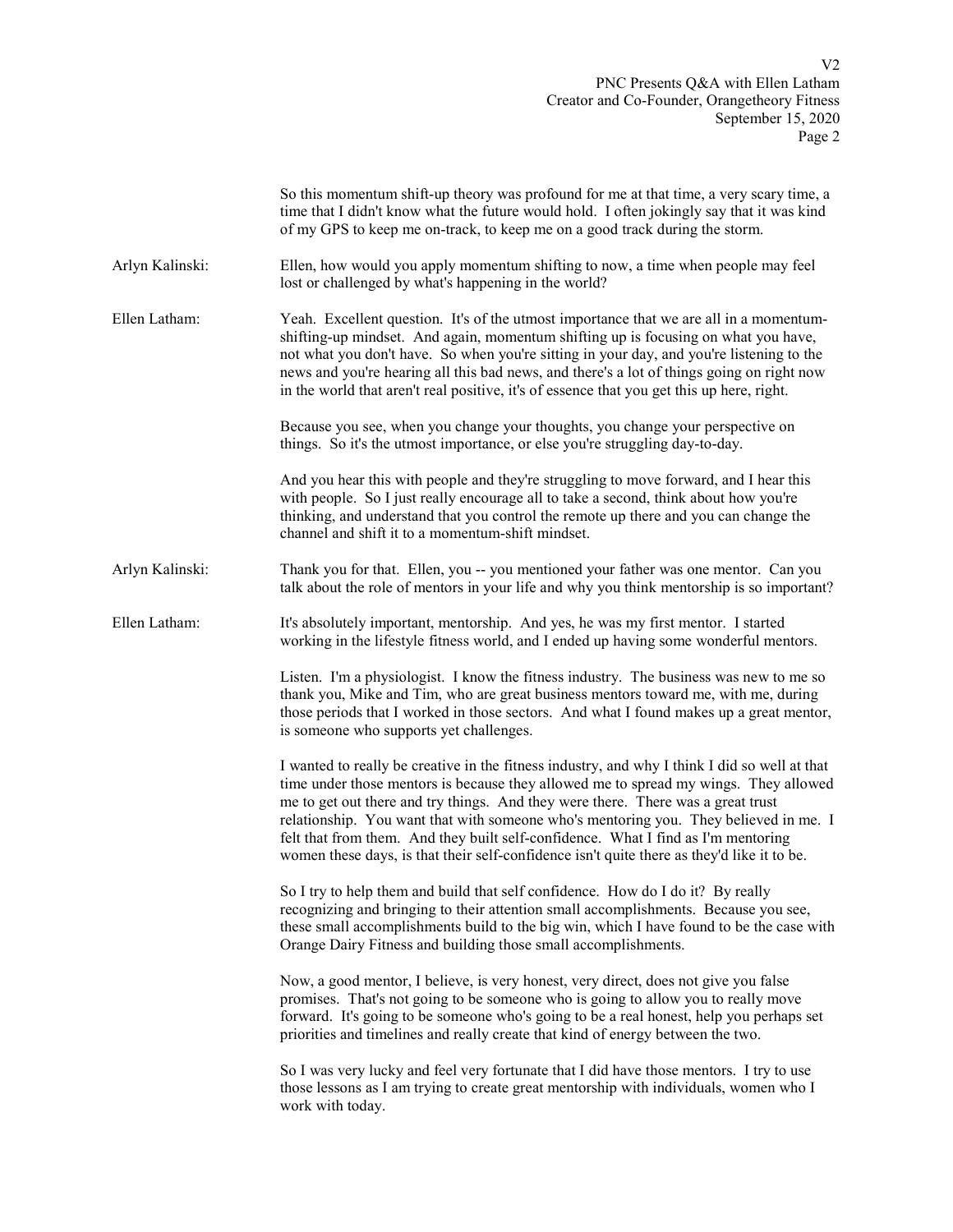| Arlyn Kalinski: | So as a mentor, what do you do to help women improve their self-confidence?                                                                                                                                                                                                                                                                                                                                                                                                                |
|-----------------|--------------------------------------------------------------------------------------------------------------------------------------------------------------------------------------------------------------------------------------------------------------------------------------------------------------------------------------------------------------------------------------------------------------------------------------------------------------------------------------------|
| Ellen Latham:   | Well, I think it's important as a mentor to allow a woman to really get out there and try<br>things. Because typically, they're a little fearful so it's to encourage them to push the<br>boundaries, go out there and then to constantly recognize small accomplishments, small<br>achievements. Because those small achievements end up building up for the eventual big<br>win.                                                                                                         |
| Arlyn Kalinski: | So people often comment that they not only love Orangetheory for the workout, but also<br>the community. Ellen, can you talk about why culture is so important to your business,<br>and what you've done to create it?                                                                                                                                                                                                                                                                     |
| Ellen Latham:   | Yeah, Arlyn. It is so important to any brand and any business that you spend a good<br>portion of time on this area of culture. See, I believe that vision starts on paper but<br>culture happens on the ground with your people. So it's very important that you just don't<br>have a business that you've got all these vision statements all over the place, on the wall,<br>on paper, but it never transfers to what's happening on the ground with your brand, with<br>your business. |
|                 | Now, I was fortunate that I aligned my purpose of Orangetheory, of creating more life,<br>more energy, a great metabolic workout for people. I aligned that with my partners so<br>that we had a clear message as a brand. We sent that message to our franchisees. They<br>sent it to their staff, their coaches, that then went to their members.                                                                                                                                        |
|                 | See, I call it a culture of conversation. There's a lot of conversation of who you want to<br>be. Now, for us, we don't think of ourselves as a fitness company. We think of ourself as<br>a more life brand. What does that mean?                                                                                                                                                                                                                                                         |
|                 | It means that we're interested in giving people more life through our product, through our<br>physiology. Giving them more energy, day-to-day. Maybe adding a few years on at the<br>end. We're very clear.                                                                                                                                                                                                                                                                                |
|                 | What I found in group fitness that frustrated me, it was usually designed for the very fit<br>people. Remember back the old aerobic days? Everyone ran to the front line. They ran<br>to the front line because they were good at it. They were confident. But I never forgot<br>those women that ran to the back line in my classes, who didn't feel as confident and<br>secure.                                                                                                          |
|                 | So I made a workout that was for all levels, walkers, joggers, runners. I got rid of the<br>word, "modifications." It makes people feel less set. And we offer options in our<br>workout.                                                                                                                                                                                                                                                                                                  |
|                 | So it was crucial to Orangetheory culture, and I tend to believe it's going to be for any<br>business.                                                                                                                                                                                                                                                                                                                                                                                     |
| Arlyn Kalinski: | You talked about building the right culture. But what happens when the culture is<br>unhealthy?                                                                                                                                                                                                                                                                                                                                                                                            |
| Ellen Latham:   | Yeah. You know, how I really find you build culture is through words, actions, and<br>attitude. So what I mean by that is, you know, the words that you start describing what<br>your brand is, how we want that workout to be described and how we want those coaches                                                                                                                                                                                                                     |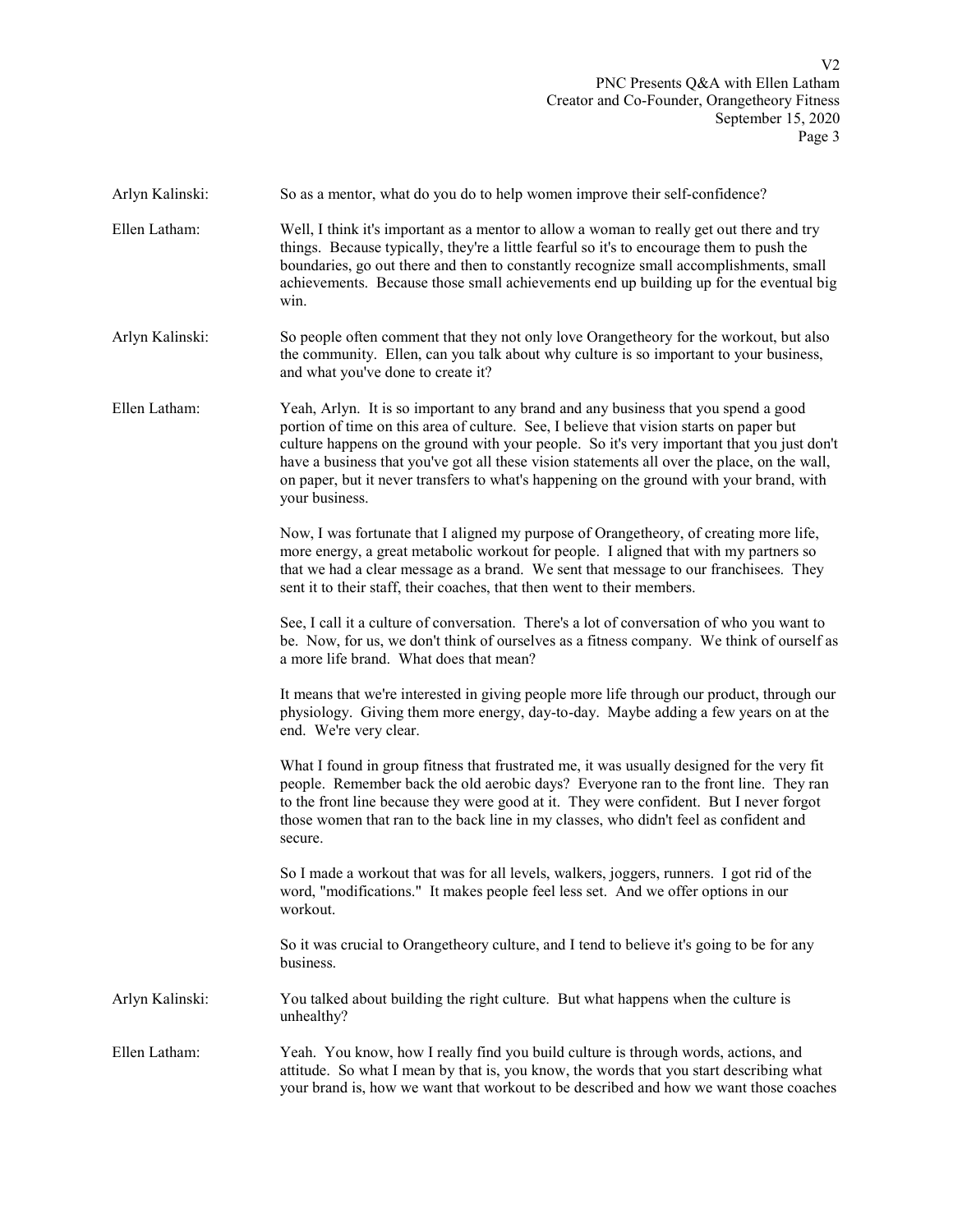|                         |  |  | to coach it. That creates an action which then creates an attitude, and an attitude can be |  |
|-------------------------|--|--|--------------------------------------------------------------------------------------------|--|
| contagious like a yawn. |  |  |                                                                                            |  |

 So with the Orangetheory fitness workout, it was very important that the words that we used were very hopeful and encouraging to people. Because then that created an action of, oh, wow, this workout is for anyone -- a deconditioned person, someone who's overweight, someone who's older. And then that created an attitude. So the attitude of Orangetheory Fitness is, oh, this is a workout for everyone.

 I could be a 67-year-old pacemaker patient who's walking on the treadmill next to my 20 year-old niece who's sprinting on the treadmill, and we're all taking the same class. This is why it's very important that words, actions, and attitude are thought of in every brand.

 Now, that could work to the positive, of course, as it has for us. But it also can work to the negative. If a brand doesn't really pay attention to the words that people are using to describe their brand -- this is where you really need to really pay attention and listen to how people are describing your company or your brand. Because then certain, like I said, actions will be taken. And then unfortunately it could become contagious. An attitude is created -- oh, that company, they don't care about you. Oh, that company, they put out a very cheap product. You see what happens. Words affect actions which affect an attitude. Can be to the good -- thank goodness that's what happened with Orangetheory - or it could be to the bad.

Arlyn Kalinski: Can you talk about why skill sets matter?

Ellen Latham: Absolutely. So, great question. You know, I do a lot of metaphors with exercise, so you'll have to stay with me on this one. So think about muscle. When you want to create a more fit muscle, you start with basic exercises. And then you want it to be an outstanding muscle, you're going to go and you're going to give it more complex exercises, more challenges. Well, it's the same with your skill set. We don't stop after we graduate from college or school, or we get a certification. We don't stop then.

> We keep building this skill set with more complex information. And you start becoming quite an expert at what you're doing.

> See, I find in many businesses and many individuals over the years that I've worked, people start to fall asleep, you know what I mean by that? They don't stay awake in their industry. They don't stay energized and passionate. You see, I still have passion for my industry. And why I have that is because I kept building on my skill set. I kept my sword sharp. So when you have to go into battle, like COVID, like what's going on now, you've got a sharp sword to be able to cut through whatever's going on, and hopefully do very, very well.

Arlyn Kalinski: Thanks, Ellen. So you mentioned always building your skill set, always continuing to build and learn. So what is the value of being an expert in your industry?

Ellen Latham: Yeah. Look, you want to be the best you can be out there. You want to be where people say your name. That's what happened to me, with my partners with Orangetheory. It was brought to the attention of one of my partners this workout I had and who -- who I was in the industry. Now, my partners were looking at a lot for franchises. They were looking at different concepts. But they came in, had a conversation with me, sat down, did their due diligence, and thought, wow -- we've got an exercise physiologist, she specializes in group training, she's created this unique workout, this unique fitness category that would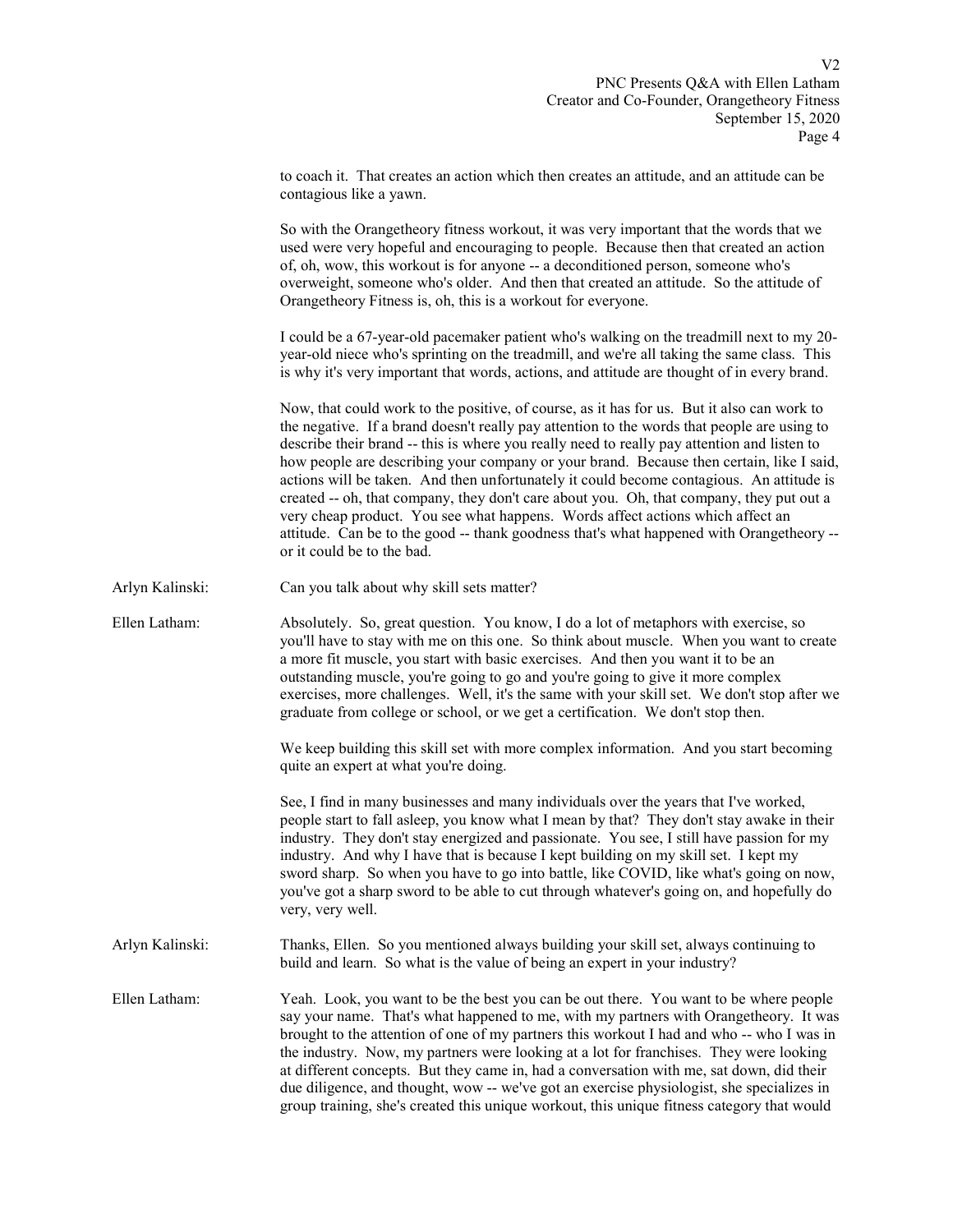PNC Presents Q&A with Ellen Latham Creator and Co-Founder, Orangetheory Fitness September 15, 2020 Page 5

|                 | be brand new in the fitness market. So all of that time and effort putting into building my<br>skillset created me as quite an expert in what I do. And they gained great interest in that.<br>And they might not have looked at me and been that interested I hadn't been, if I hadn't<br>had this skill set and been who I was.                                                                                                                                                                                                                                                                                                                                                                                                                                                    |
|-----------------|--------------------------------------------------------------------------------------------------------------------------------------------------------------------------------------------------------------------------------------------------------------------------------------------------------------------------------------------------------------------------------------------------------------------------------------------------------------------------------------------------------------------------------------------------------------------------------------------------------------------------------------------------------------------------------------------------------------------------------------------------------------------------------------|
| Arlyn Kalinski: | As we talk about the effects of COVID-19 in your business, what lessons did you learn<br>from this COVID crisis?                                                                                                                                                                                                                                                                                                                                                                                                                                                                                                                                                                                                                                                                     |
| Ellen Latham:   | Yeah. I think that you know, the old save for a rainy day, I think this is more -- you<br>know, for our franchisees as a company, that you need to -- you never know, right? You<br>never know what's going to happen. So you want to make sure you're running your<br>company, you know, you're very aware of what's going in all aspects of your company<br>financially, growth-wise, flexibility-wise. And luckily, that's exactly what we did and<br>many of our franchisees did, which have made it definitely painful that we've had to close<br>doors and close business, especially how well we were doing as a business. We were just<br>listed -- I got the email today -- as number four, as one of the top franchisees for 2020.<br>You know, and that's quite exciting. |
|                 | A lot of that is what we did before COVID. So kind of an important lesson for all<br>businesses and brands to do is to make sure you're being very aware in case of a rainy<br>day, or a storm like COVID.                                                                                                                                                                                                                                                                                                                                                                                                                                                                                                                                                                           |
| Arlyn Kalinski: | That makes total sense. So -- so Ellen, the pandemic has certainly impacted a lot of<br>businesses including Orangetheory. Can you talk about the effects of COVID-19 on your<br>organization and how you've gotten through it?                                                                                                                                                                                                                                                                                                                                                                                                                                                                                                                                                      |
| Ellen Latham:   | Yeah. Absolutely. Listen, COVID has been quite paralyzing and painful for many<br>brands and businesses, but boy, the fitness industry has definitely been hit.                                                                                                                                                                                                                                                                                                                                                                                                                                                                                                                                                                                                                      |
|                 | Listen. We had to learn how to bob and weave. We had to get out there and go, okay,<br>this is what's happening now, and as more time was taking place we got on the<br>bandwagon with virtual.                                                                                                                                                                                                                                                                                                                                                                                                                                                                                                                                                                                      |
|                 | What we're very fortunate about in our brand of Orangetheory -- and this is what every<br>brand really has to pay attention to -- is look to the future. So my partners are just<br>phenomenal business partners, and looking to the future. So we already had a whole tech<br>department. We were very much aware of technology with our heart rate monitoring<br>program that we do at Orangetheory. We didn't quite have the virtual footprint so we had<br>to put that together. And so that did create quite a scurry, and -- in taking place. But we<br>have done it and we created OT Fit at Home. We created Orangetheory Outdoors. As<br>studios have been opening up we've created 30-minute workouts, 45-minute classes,<br>where typically they would be 60.             |
|                 | You have to be flexible. You have to assess what's going on. I do believe -- and you<br>need to stay aligned with your purpose of what your company is, and ours was metabolic<br>training. And then we got out there and tried to really build trust with our members. See,<br>that's very important for the consumer. They want to trust you before they feel<br>comfortable coming back.                                                                                                                                                                                                                                                                                                                                                                                          |
|                 | We talk a lot about being patient. We, of course, had to be patient, as a franchiser and the<br>franchisees out there. We're encouraging our members, be patient. Don't worry. Come<br>back when you're comfortable. You see, it's so important that you get the message to                                                                                                                                                                                                                                                                                                                                                                                                                                                                                                          |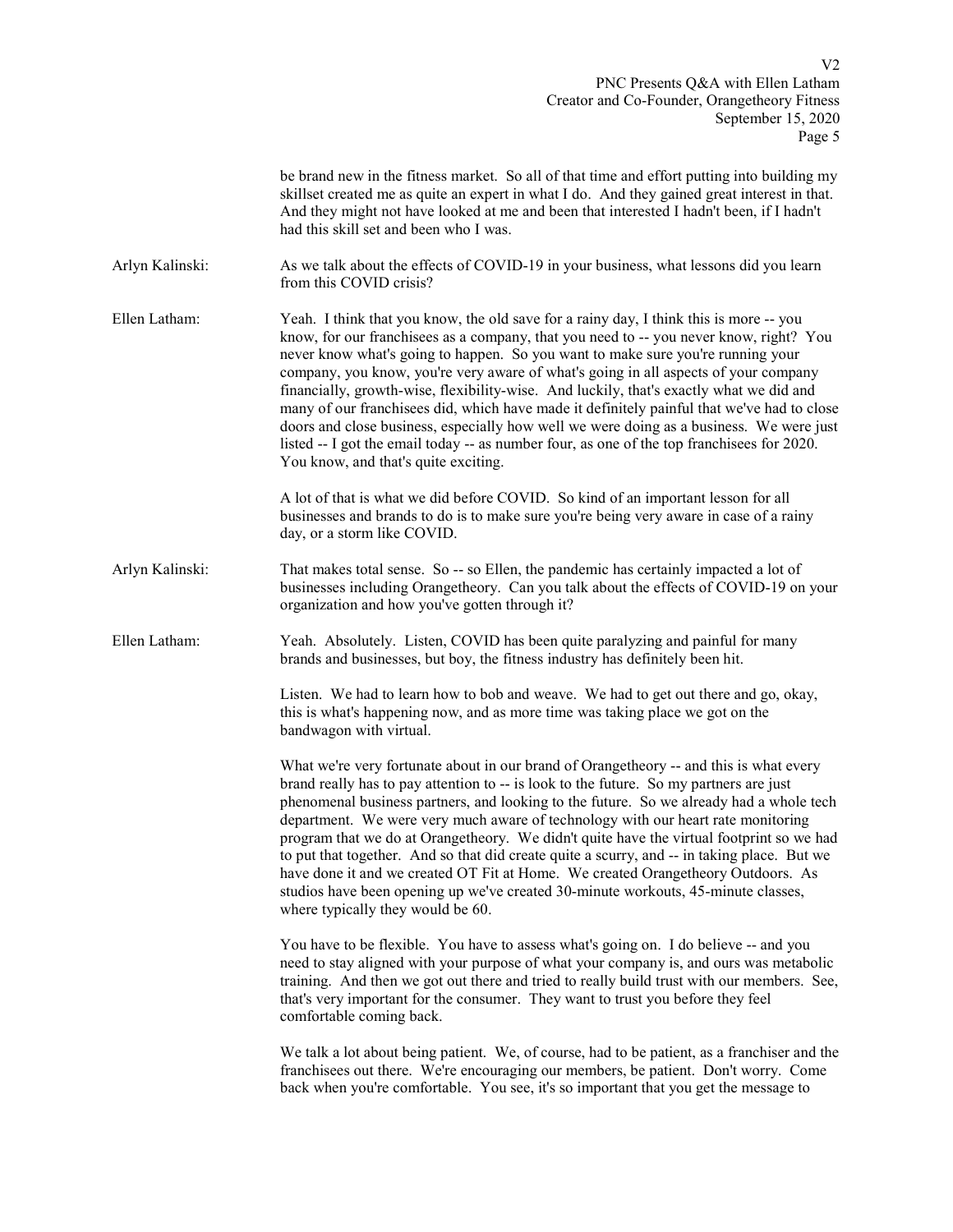|                 | your customer, to our members, of what we want to do for them, not what we want to get<br>from them.                                                                                                                                                                                                                                                                                                                                                                                                                                                                                                                                                                                                                                                                                                                                                                                               |
|-----------------|----------------------------------------------------------------------------------------------------------------------------------------------------------------------------------------------------------------------------------------------------------------------------------------------------------------------------------------------------------------------------------------------------------------------------------------------------------------------------------------------------------------------------------------------------------------------------------------------------------------------------------------------------------------------------------------------------------------------------------------------------------------------------------------------------------------------------------------------------------------------------------------------------|
|                 | And that message was of the utmost importance, and that's something that we focused on.                                                                                                                                                                                                                                                                                                                                                                                                                                                                                                                                                                                                                                                                                                                                                                                                            |
| Arlyn Kalinski: | Great. Thanks for sharing that, Ellen. So you've accomplished so much in building<br>Orangetheory. Can you give a sense of what your plans are for the future?                                                                                                                                                                                                                                                                                                                                                                                                                                                                                                                                                                                                                                                                                                                                     |
| Ellen Latham:   | Yeah. So, listen. We're going to definitely continue with this virtual footprint. We're<br>definitely going to keep creating our culture and with a little shift. We've got some great<br>things coming up in the future where we understand individuals might want to do some<br>outdoor workouts. They might want to do some virtual, at-home, combined with what<br>we do in our four walls. So we're going to definitely stay in our lane of what we do well,<br>heart rate-based training, metabolic training. But we're going to get out there and we're<br>going to broaden the scope here of what we do. And it's actually quite exciting for us as<br>opposed to stressful for us. And that's important because you see, the only thing you<br>have control over in this world is how you react to things. It's the only thing you have<br>control over, obviously, with what's going on. |
|                 | So we've decided to react in a positive way, to branch out even further in what we offer,<br>staying very aligned again to what our purpose is.                                                                                                                                                                                                                                                                                                                                                                                                                                                                                                                                                                                                                                                                                                                                                    |
|                 | So you know, I think that this very scary time can offer opportunities out of obstacles. I<br>call them the two O's. I remind our franchisees of the two O's. We feel we have an<br>obstacle here right now. What opportunities can we create from that?                                                                                                                                                                                                                                                                                                                                                                                                                                                                                                                                                                                                                                           |
| Arlyn Kalinski: | Yeah, absolutely. So how about on the professional -- I mean, on the personal level, is<br>retirement in the books?                                                                                                                                                                                                                                                                                                                                                                                                                                                                                                                                                                                                                                                                                                                                                                                |
| Ellen Latham:   | Ah. No. Look. You know, I am one that needs to keep moving, just as I spoke about<br>that -- you know, I need everyone out there to keep moving. And even if you're moving<br>at a slow crawl right now, because what's happened with COVID has kind of halted you,<br>then move at a crawl. But keep moving. And that's what lights my fire. That's what<br>keeps me going. Living my purpose.                                                                                                                                                                                                                                                                                                                                                                                                                                                                                                    |
|                 | You see, our purpose is our contribution in life. My contribution is to service. That's<br>why I got into this industry. I wanted to service people through physical fitness. I love<br>it. It keeps me alive. It keeps me passionate.                                                                                                                                                                                                                                                                                                                                                                                                                                                                                                                                                                                                                                                             |
|                 | Now, I've also got into keynote speaking, which has been very exciting. So I can get out<br>there and inspire and motivate, at a higher level with individuals, at a broader level. Not<br>just in the fitness industry but to women -- I love speaking to women groups and I've<br>been called upon to do that a lot. But not even just women groups. I've been called on<br>with all kinds of groups and industries, and that's exciting for me. Because how I feel, if<br>someone could walk away with a few nuggets to put in their toolbox to help them through<br>the day, to help them through their professional career, through their life as a woman, that<br>excites me.                                                                                                                                                                                                                |
| Arlyn Kalinski: | Thanks, Ellen. What can managers, mentors and staffing teams do to encourage, enable,<br>and empower ambitious women?                                                                                                                                                                                                                                                                                                                                                                                                                                                                                                                                                                                                                                                                                                                                                                              |
| Ellen Latham:   | Hmm. Well, I know what was done with me, and I was quite ambitious, is they let me<br>flap my wings. For example, one of those mentors I spoke about, I wanted to bring                                                                                                                                                                                                                                                                                                                                                                                                                                                                                                                                                                                                                                                                                                                            |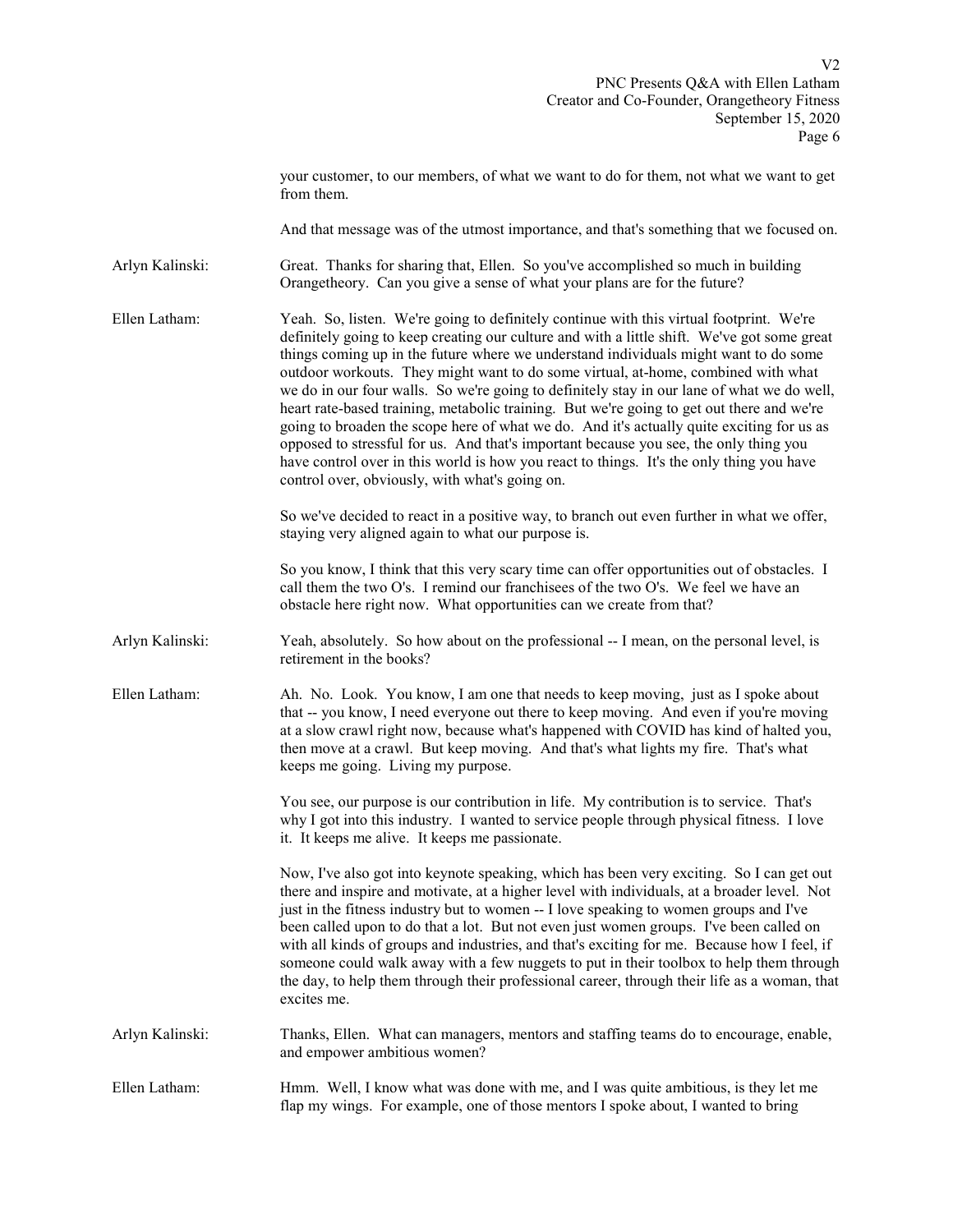|                 | spinning to South Florida. It didn't exist. This was going back decades. And I had met<br>the creator of spinning at a convention. It wasn't out there. And I went back to my boss<br>and I told him about this, and they me buy eight bikes. And it took off in Florida from<br>me bringing spinning to South Florida.                                                                                                                                                                                                                                                                                                                 |
|-----------------|-----------------------------------------------------------------------------------------------------------------------------------------------------------------------------------------------------------------------------------------------------------------------------------------------------------------------------------------------------------------------------------------------------------------------------------------------------------------------------------------------------------------------------------------------------------------------------------------------------------------------------------------|
|                 | That was a manager who let me flap my wings, let me kind of go intuitively that I felt<br>there was something to that. The other thing is, compliment people a lot. I love<br>complimenting my staff. I usually start meetings of, how did you feel pulling in the<br>parking lot today? Because if you didn't feel excited and thrilled to fly up that elevator<br>up into our meeting room, I need you to talk to me because I need to listen to what I can<br>do to make that happen.                                                                                                                                                |
|                 | Be nice. A lot of times, people aren't nice, especially today. Take advantage of people<br>who are working for you and being really nice to them. Those are just a few of the things<br>that are important to me.                                                                                                                                                                                                                                                                                                                                                                                                                       |
| Arlyn Kalinski: | Mm-hmm. How will COVID impact group exercise programs going forward? What<br>changes or solutions do you propose to bring members back to fitness facilities,<br>especially those smaller studio group businesses?                                                                                                                                                                                                                                                                                                                                                                                                                      |
| Ellen Latham:   | Absolutely. Well, I'm going to get back to, you know, we've got to educate the<br>consumer. We've got to give them good information, and then we build a trust and they<br>can make the call. The good information about what we do in our workout is what I<br>described as an exercise physiologist. We build white blood cells.                                                                                                                                                                                                                                                                                                      |
|                 | When you are in a push in our workout, when you're getting your 12 splat points in your<br>workout, you're building an army of white blood cells. What do white blood cells do?<br>Well, what I know as a physiologist, is they -- if you have a strong army of white blood<br>cells they fight bacteria and virus in your system.                                                                                                                                                                                                                                                                                                      |
|                 | So am I saying we're going to cure COVID? No. Am I saying that we're going to build<br>white blood cells in your system and create a strong army of them? Yes. So it's really<br>building a trust, educating -- you know, we don't want people to be a prisoner to false<br>information out there. And we will not give it. We will just talk about physiologically<br>what we do. We will continue with our virtual footprint. We will be patient, and when<br>you're ready, come back. We will offer in building other streams of our design of<br>workout that you can do outdoors, and so on and so forth. So that's what we'll do. |
|                 | We'll stay in our lane. We'll stay with facts. You know, we're a science-based workout.<br>I'm a science-based individual. I'm a physiologist. So you know, we're not going to give<br>you false promises. We're going to tell you exactly what we do and we want everyone to<br>make an educated guess on their own of when they feel comfortable coming back. We'll<br>be there.                                                                                                                                                                                                                                                      |
| Arlyn Kalinski: | So Ellen, what factors do you consider most often when planning for the future?                                                                                                                                                                                                                                                                                                                                                                                                                                                                                                                                                         |
| Ellen Latham:   | Wow. I think that you have to be prepared for anything, right? You need to be flexible.<br>I find that if -- you know, people who are kind of inflexible might be struggling a little bit<br>more right now, because you have to be flexible to -- this is the world at large right now.<br>And we have to listen. And we have to do the best we can do.                                                                                                                                                                                                                                                                                |
|                 | I am one to very much hang on to something very stable in my life during times of great<br>uncertainty, during times when I feel frightened or you know, unaware of what the future                                                                                                                                                                                                                                                                                                                                                                                                                                                     |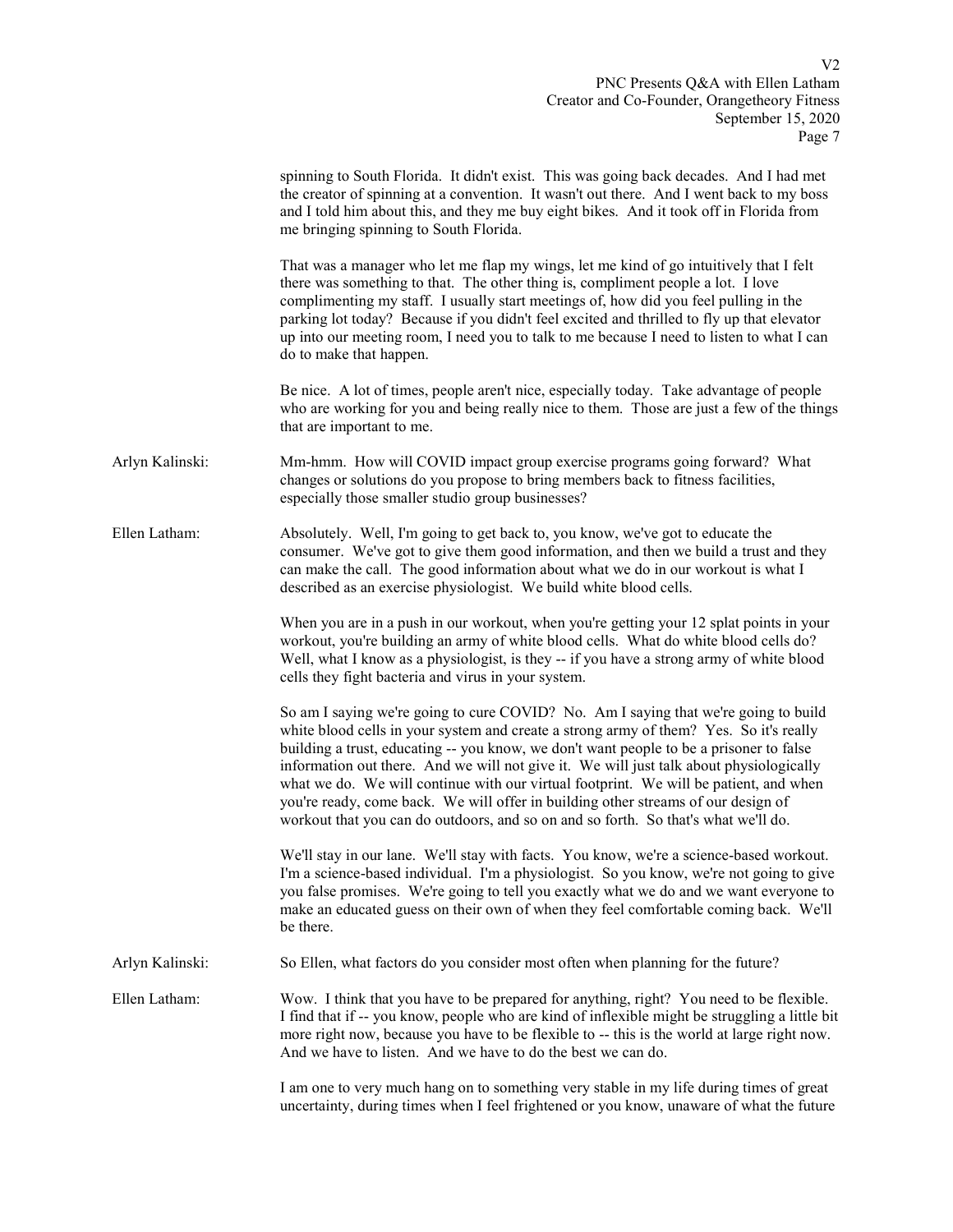|                 | holds. For me, it's my faith. I hold on to that strong tree trunk, you know, with the deep<br>roots that when the wind's blowing and it's a storm, that I'm not going anywhere because<br>I'm holding on to that strong trunk -- as opposed to a flimsy tree.                                                                                                                                                                                                                                                                                                                 |
|-----------------|-------------------------------------------------------------------------------------------------------------------------------------------------------------------------------------------------------------------------------------------------------------------------------------------------------------------------------------------------------------------------------------------------------------------------------------------------------------------------------------------------------------------------------------------------------------------------------|
|                 | That strong trunk, for me, is my faith. My belief that the world is coming back. It will<br>eventually come back. We will be okay. That's how I'm going to choose to believe. But<br>I'm going to stay true to who I am.                                                                                                                                                                                                                                                                                                                                                      |
|                 | I'm going to stay true to what our brand is and what we do physiologically, which is so<br>profound. So profound for people physiologically. So I'm going to stay true to that, and<br>I'm going to be fine.                                                                                                                                                                                                                                                                                                                                                                  |
| Arlyn Kalinski: | Great. So if you could change one thing through your Orangetheory journey, what would<br>it be?                                                                                                                                                                                                                                                                                                                                                                                                                                                                               |
| Ellen Latham:   | Quite frankly, nothing. You know, I was very fortunate. I've got these great partners<br>who are just three gentlemen who respect me, who I've learned from, who have mentored<br>me in each of our different areas -- because we each have strength in different areas. We<br>have phenomenal franchisees. These are people who believe in wanting to change other<br>human beings' lives.                                                                                                                                                                                   |
|                 | That's why they got into this business. Many of our franchisees were members before<br>they became franchisees. And they really, truly believed in, I want to make a difference<br>in other human beings' lives. People who work for us, coaches, phenomenal motivators.<br>Really want to work with all levels of people, not just the elite.                                                                                                                                                                                                                                |
|                 | And then we've got these million members that are absolutely incredible, all sizes, all<br>fitness levels. I have a ton of emails from many of them who continue to send me emails<br>through COVID -- Ellen, can't wait until we get back to Orange. There's nothing like it.<br>It's changed my life. What would a human being, an individual, want more than that in<br>their lifetime? I don't know. That's an abundance of great things that have been given to<br>me and I'm quite grateful.                                                                            |
| Arlyn Kalinski: | Ellen, what obstacles did you face at startup? How do you know when your initial<br>business plan was finished and ready to present?                                                                                                                                                                                                                                                                                                                                                                                                                                          |
| Ellen Latham:   | Yeah. I mean, we absolutely had obstacles starting out. We actually started franchising<br>and we stopped after about eight months because we didn't have all of our systems in<br>place. You see, to make a very successful business, absolutely franchise, you have to<br>have the right people, the right program, and the right processes. So in order to get the<br>right franchisees -- people -- we had to have the right program and processes together.                                                                                                              |
|                 | Well, the program was the fitness program I designed, so that was in place, that we<br>continued to get better at. But the processes, the systems, weren't as strong as they<br>needed to be for someone across the country to start a business. So we refused to take<br>any more money from someone who wanted to buy a franchise, and we stopped. And we<br>said, you know what, until we have our act totally together, we are not going to take<br>anyone's money to buy a franchise from us because that is not what we should be selling.<br>And I'm so proud of that. |
|                 | And then when we started back up, we had everything in place and that made it so our<br>franchisees were much more successful.                                                                                                                                                                                                                                                                                                                                                                                                                                                |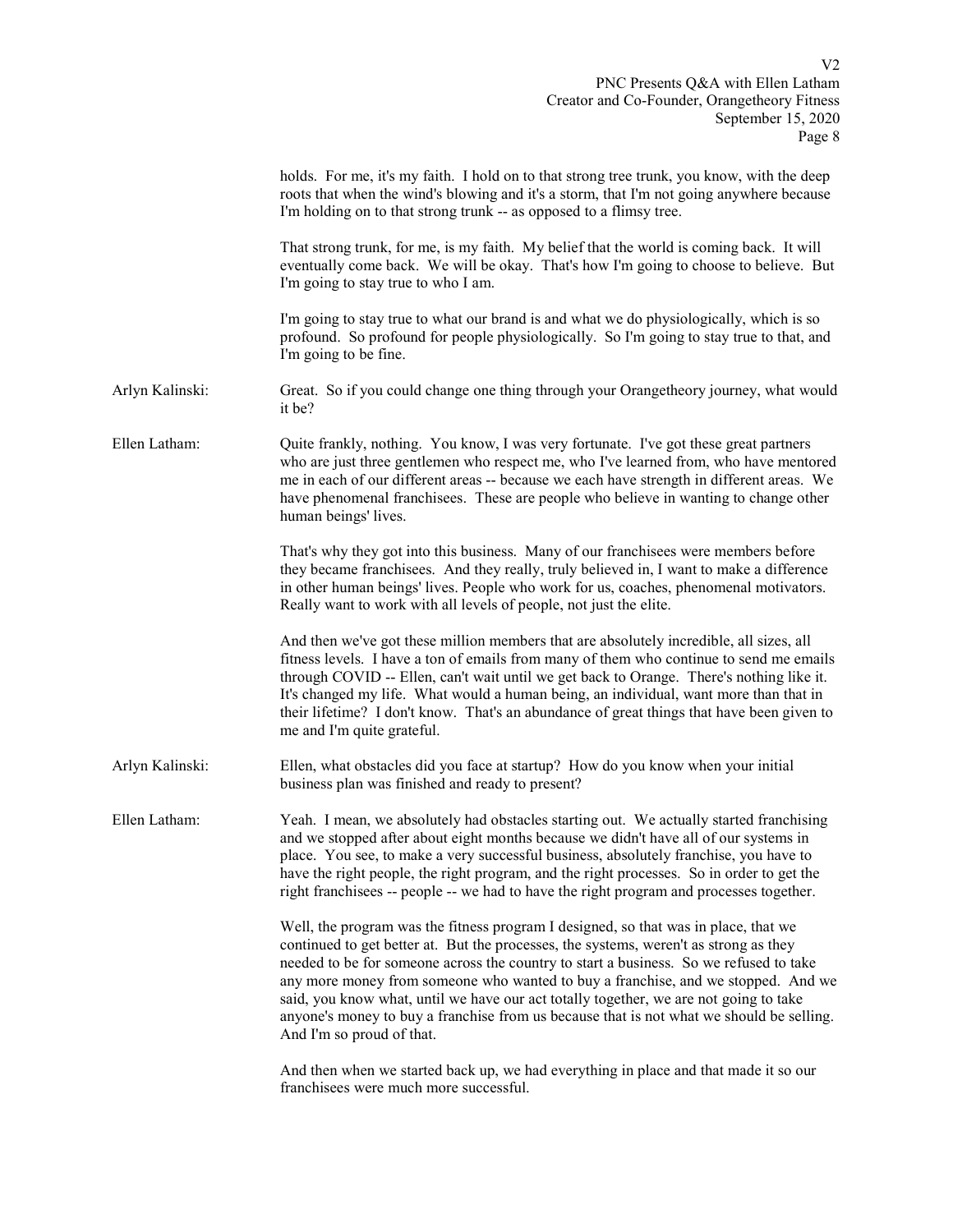Arlyn Kalinski: What has been most impactful for you, from a mentor/mentee perspective?

Ellen Latham: Well, the most impactful as a mentor, which I have been, is when you see someone who doesn't need me anymore. I guess it's like when you go to a psychiatrist or whatever and they don't need you anymore because you've done their job and they've got their act together.

> So you know, I think for me, it was when I have, you know, some young women that don't feel a lot of self-confidence. And they don't feel that they really deserve to maybe do powerful things in their life professionally. And I like to spend time with them on that deserving factor. And that I call it, "why not me," factor. I often talk to women that I say, if someone would have told me at age 55 I would have started a franchise -- I was a single parent, a woman, those are kind of a lot of things that might be a bit challenging out there.

> And all of that occurred because someone was in my ear, making me feel you deserve big things. Why wouldn't you go for it? Why not you, Ellen?

 So it's when I have a female -- when I have a female entrepreneur that has all of those things, deserving, why not me, self confidence, and they're ready to go off on their own and check in with me periodically.

Arlyn Kalinski: What did you find different from running an independent fitness versus a franchise operation? They are two different business models. And what did it require you to change into, to be able to launch nationally?

Ellen Latham: Yeah. It's quite different from having my sole studio to then taking something that you need to duplicate, and you might not necessarily be around. You know, my original studio, Ellen's Ultimate Workout, was pretty much about Ellen. I was there controlling the narrative, controlling the words, actions, attitude. So what was so brilliant about what my partners did, is when we opened up our pilot studio they told me, "Oh, by the way, you're not going to be able to go in." No, no, no. You can't go coach classes, you can't go in and you know, try to run the show, talk to the members. You're going to set up the training systems for those working in that studio but this has to be something, businessin-a-box. That's what a great franchise is. It's a business in a box where you open the box and you've got everything you need.

> So it couldn't be about Ellen. It couldn't be about me going in and getting people excited and revved up and all of those things that I did in my studio that made that studio quite successful. It had to be that I could teach those things to other people, through words, actions, attitude. And then they would do it in California, in China, in Saudi Arabia. That's where we have studios now.

> So that was something that I had to get used to because of course, I wanted to go and create culture in each one of these entities, and as my partners taught me very well, you're not going to be able to do that, Ellen, when we start really ramping up.

 And so we started right from the beginning of making sure those processes and the program was understood well.

Arlyn Kalinski: Ellen, what advice would you give to the next generation of female leaders? How can women differentiate themselves in leadership roles?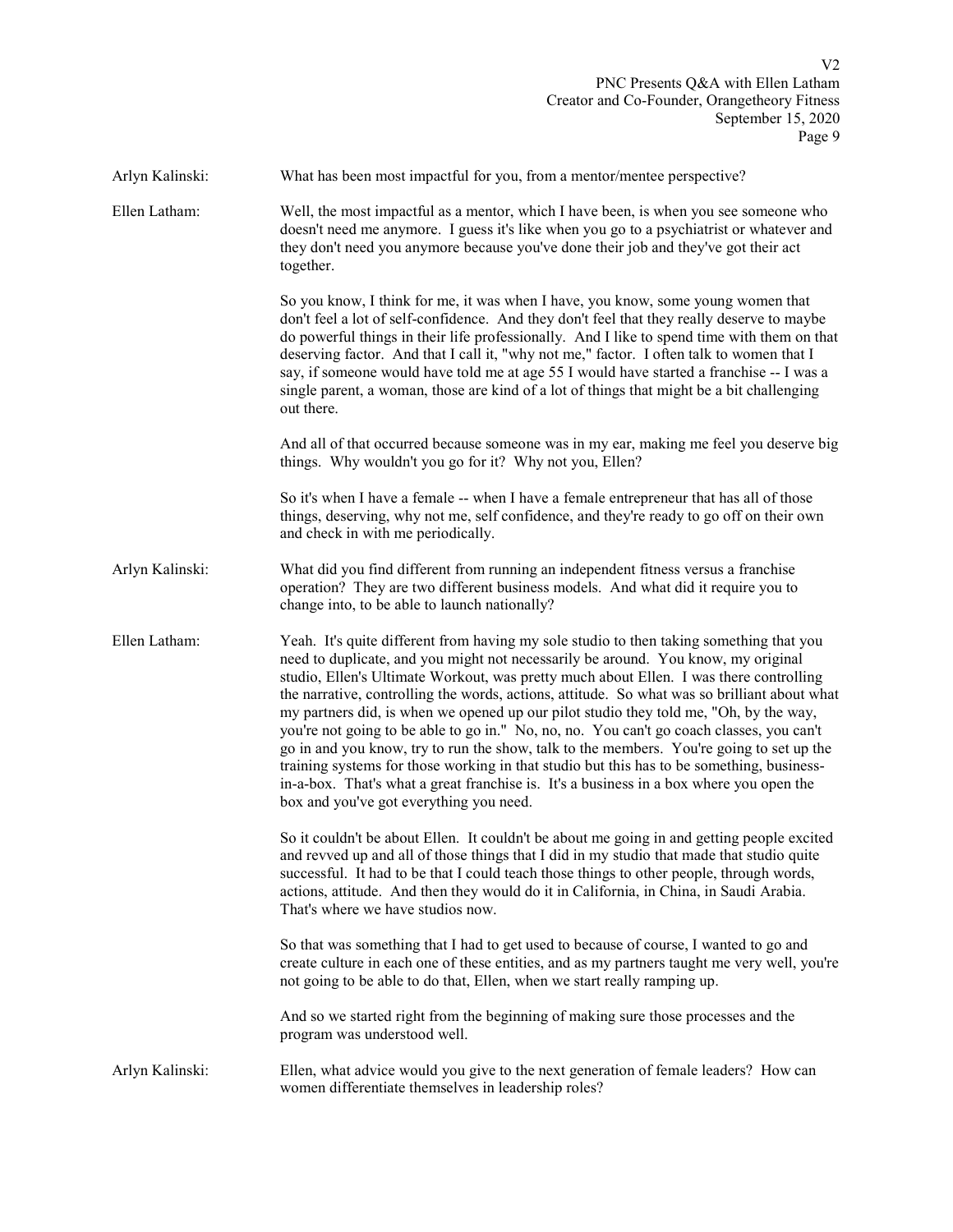PNC Presents Q&A with Ellen Latham Creator and Co-Founder, Orangetheory Fitness September 15, 2020 Page 10

| Ellen Latham:   | Yeah. Great question. You know, I think that you have to be fearless. You really do.<br>When I created this workout, I had no idea that it was going to work. I went and found a<br>space that was three times the size of my original little studio, three times the rent. I--I<br>was petrified at that time. Would this work out, pan out? You have to be a little fearless<br>if you're going to, you know, give it a shot out there. So I suggest you be fearless.                                                                                                                                                                           |
|-----------------|---------------------------------------------------------------------------------------------------------------------------------------------------------------------------------------------------------------------------------------------------------------------------------------------------------------------------------------------------------------------------------------------------------------------------------------------------------------------------------------------------------------------------------------------------------------------------------------------------------------------------------------------------|
|                 | And then the second part of that, you have to work harder than anyone else. When<br>people are describing you they should say, oh, you know that Ellen Latham? Boy, has<br>she worked hard through her career. And I have heard that often.                                                                                                                                                                                                                                                                                                                                                                                                       |
|                 | You know, pro players, it isn't necessarily always the one that had the best genetics for<br>that sport that are the most successful. You know who the most successful are in sports?<br>Those who work harder, those who stay after practice, and throw you know, another hour<br>of free shots, okay. Those who, after practice, stay on that field and run laps and<br>continue to run laps. You want to be described as someone who works harder than<br>anyone else.                                                                                                                                                                         |
| Arlyn Kalinski: | What business classes or concepts are most important when starting a business? How do<br>you lay the initial groundwork specifically for a business that could become a franchise?                                                                                                                                                                                                                                                                                                                                                                                                                                                                |
| Ellen Latham:   | Well, I think you start with a need. So interestingly enough, I had started a small Pilates<br>program when I got let go from that job and I had a Pilates certification. And I kept<br>hearing from my members that they weren't happy because Pilates is not a metabolic<br>workout with their fat burning aspect of their workout. They loved what Pilates did for<br>their inside muscles, the posture, but it isn't going to do anything for fat burning.                                                                                                                                                                                    |
|                 | So it's really listening to maybe what there might be a need out there for, so I realized<br>there was a need for great group metabolic workout. When I questioned -- you asked a<br>lot of question, a lot of those members who were doing spinning classes, they were<br>cycling, they were jogging around the park. They still were telling me they're not getting<br>all the results they wanted, because you need more than just that cardio portion. There<br>needs to be muscle overload. There needs to be a power component. There needs to be<br>things that are inside that Orangetheory fitness workout for full-on metabolic charge. |
|                 | So for me, it was finding a need that was not met yet out there. And many people told<br>me, "Ellen, this is crazy. There's 5 million fitness concepts. It's ridiculous that you want<br>to create this new fitness category off of this metabolic workout that's in your head.<br>Lucky I didn't listen to them. Lucky I went by what I was hearing from the consumer out<br>there, that they were not getting. And then I just gave them exactly what they wanted.                                                                                                                                                                              |
| Arlyn Kalinski: | Thanks, Ellen. Please address how you manage work/life balance.                                                                                                                                                                                                                                                                                                                                                                                                                                                                                                                                                                                   |
| Ellen Latham:   | Life balance, boy, do I need that one. Well, look. I look at us as human beings and three<br>sectors: mind, body, and soul. So you really want to put some effort into each one of<br>those areas. So the mind, that's your stress level. That's building your skill set. That's all<br>of those mental things that keep you thriving.                                                                                                                                                                                                                                                                                                            |
|                 | Soul might be faith, as I spoke to -- to what I hang onto. It's hanging onto that stable<br>force in your life that allows you to get through things emotionally.                                                                                                                                                                                                                                                                                                                                                                                                                                                                                 |
|                 | And then of course, the body is through exercise and nutrition, and this is what's keeping<br>this vessel that houses my mind and my soul, it's the house for my mind and my soul,<br>okay. It keeps that fit and strong.                                                                                                                                                                                                                                                                                                                                                                                                                         |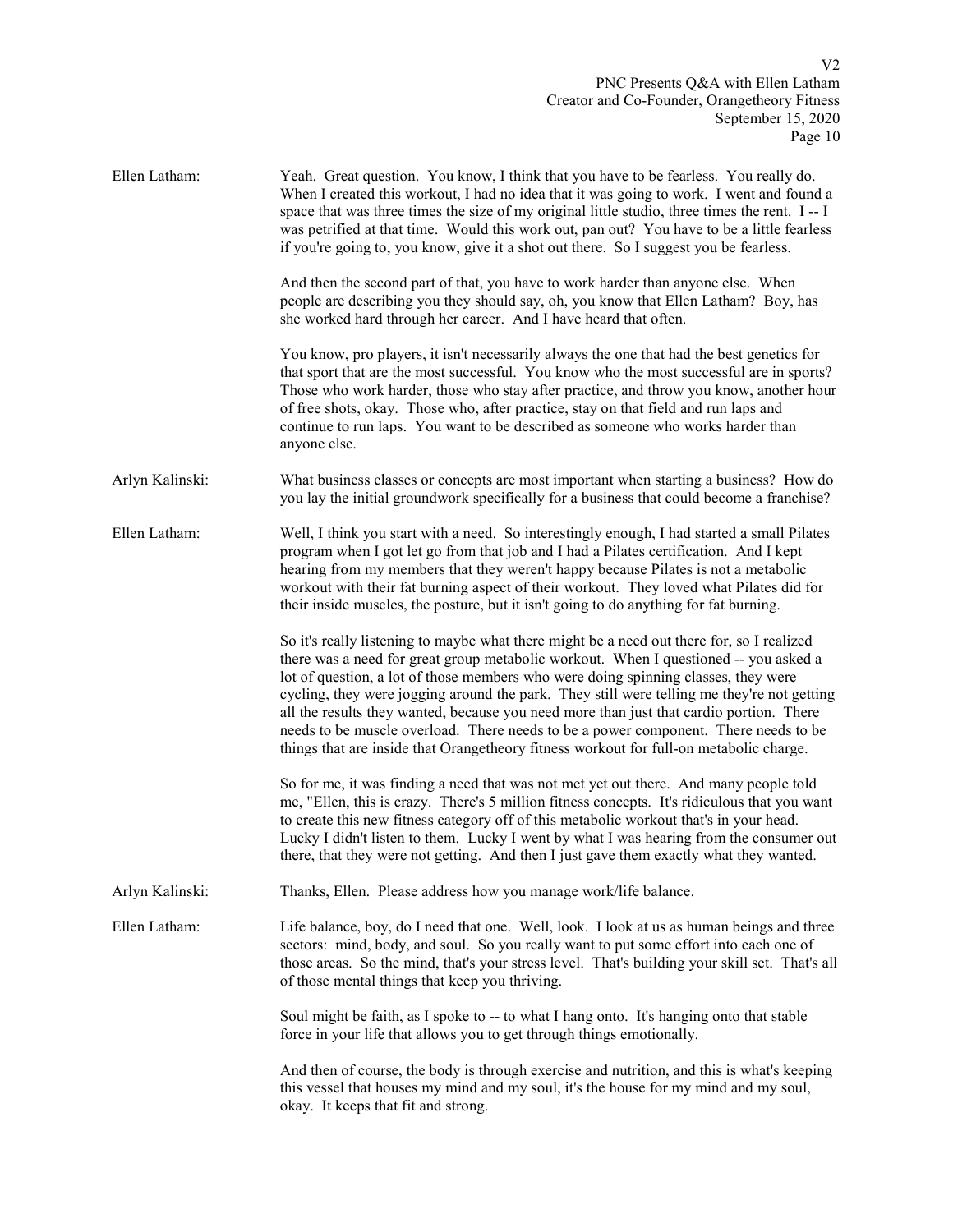|                 | So life balance to me is what kind of attention am I giving to each of those three areas.<br>And you have to make time. You can't sit in the space of, "But Ellen, I'm so busy, I don't<br>have time." Well, you'll have time when your body fails you. You'll have time sitting in<br>a bed somewhere. Or you'll have time when you know, you're kind of losing your mind<br>and you're so stressed out that you have to be on medication or a drink or two at night.<br>You'll have time to kind of try to fix things.                                            |
|-----------------|---------------------------------------------------------------------------------------------------------------------------------------------------------------------------------------------------------------------------------------------------------------------------------------------------------------------------------------------------------------------------------------------------------------------------------------------------------------------------------------------------------------------------------------------------------------------|
|                 | So let's do that before we have to fix things. Let's do that now, taking care of our mind,<br>body, and soul. So think about what you do for each one of those areas. I do. I think<br>about them. And I have a little imbalance because I absolutely work out like crazy. I try<br>to be aware of what I eat, but you know, I kind of have a little bit of a sweet tooth so I've<br>got to like do what I've got to do. And I really, again, work on you know, my faith. And<br>I absolutely work on my stress level with a little meditating and some quiet time. |
|                 | So to me, you've got to find time.                                                                                                                                                                                                                                                                                                                                                                                                                                                                                                                                  |
| Arlyn Kalinski: | What, to you, are the three key attributes for a professional woman to achieve and sustain<br>leadership?                                                                                                                                                                                                                                                                                                                                                                                                                                                           |
| Ellen Latham:   | Well, number one, you have to listen. You have to be a very good listener, okay.<br>Because I think an employee wants to feel that they are being heard. And it's not just a<br>one-way conversation.                                                                                                                                                                                                                                                                                                                                                               |
|                 | I think that you've got to be someone that is okay with people being better than you in a<br>particular aspect. I personally like to hire people who have what my strengths are not.<br>And so then when we get together and collaborate, then it's wonderful because they have<br>more knowledge or experience in a certain area and then I've got my lane. That's actually<br>what happened with our partnership, and one of the reasons why I think we've been very<br>successful. We each have very strong lanes.                                               |
|                 | And then the other is, I think that you've got to be good at collaborating. You know,<br>employees want to feel. People who work for you want to feel that you're a collaborator,<br>that you want to hear their thoughts, their suggestions. You give your -- your thoughts.<br>And it's not a dictatorship.                                                                                                                                                                                                                                                       |
|                 | I have found those things to work very, very well.                                                                                                                                                                                                                                                                                                                                                                                                                                                                                                                  |
|                 | With a partnership as such we have with the three gentlemen who are my partners and<br>myself, as well as with my team. You know, I really make sure they know I'm listening.<br>You know, I get excited and reward the things that they're more knowledgeable about,<br>maybe than I am. And then I love the collaboration. That's something that we are very<br>keen to in our brand and our corporate office amongst our different departments that we<br>have great interest in collaborating, and at the studio level.                                         |
|                 | The great success of our studios is the owners collaborate with the individuals who work<br>for them, and work through any challenges they might have. So those things tended to<br>work for me in my company.                                                                                                                                                                                                                                                                                                                                                      |
| Arlyn Kalinski: | How are you able to successfully scale your business so quickly while remaining true to<br>your core values?                                                                                                                                                                                                                                                                                                                                                                                                                                                        |